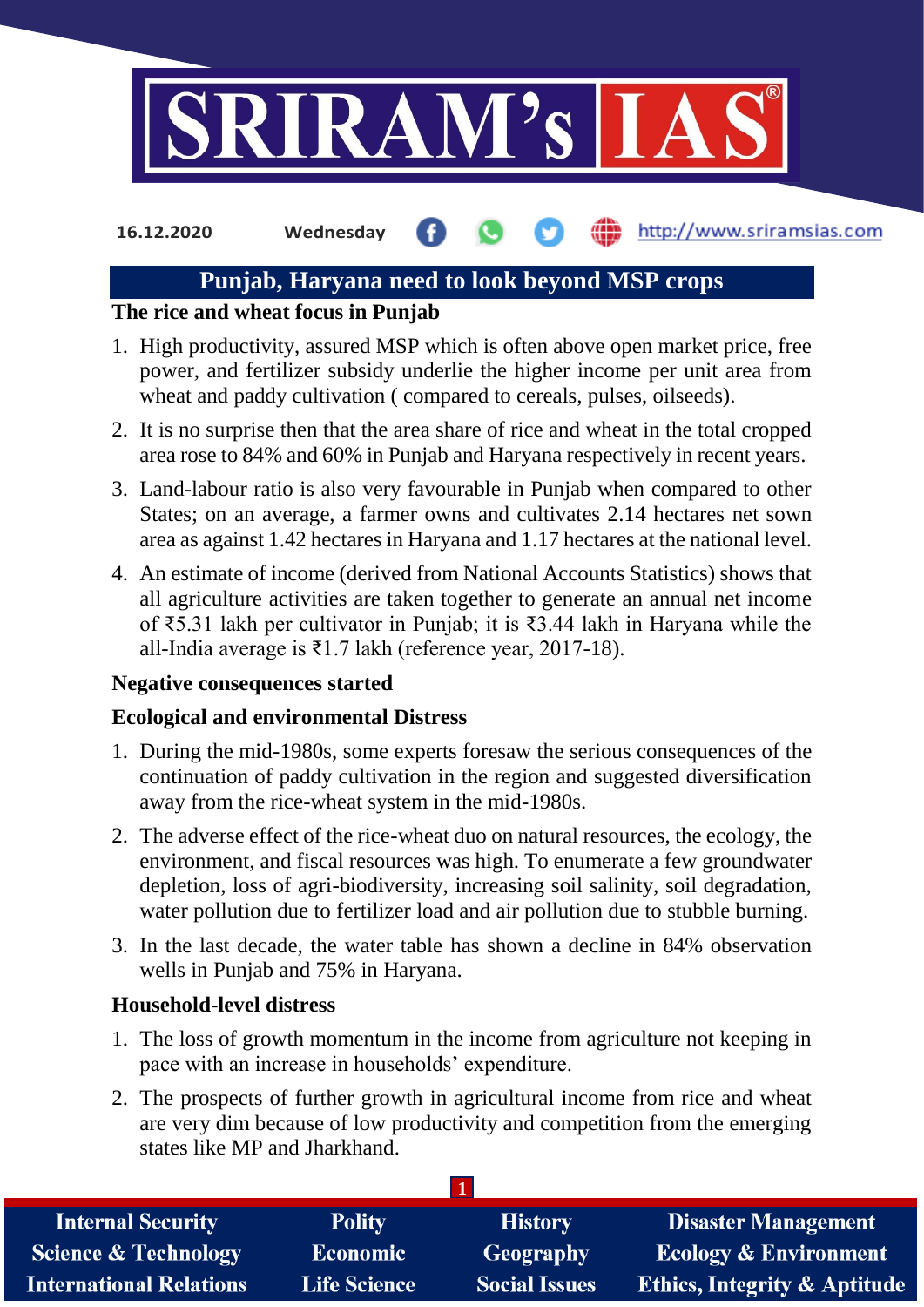

#### **fin** http://www.sriramsias.com **16.12.2020 Wednesday**

#### **Market and Fiscal Challenge**

- 1. There is pressure to seek an increase in MSP to increase income. However, demand and supply do not favour an increase in MSP in real terms.
- 2. In India, the per capita intake of rice and wheat is declining and consumers' preference is shifting towards beverage and spices.
- 3. The country does not find an easy way to dispose of such large stocks and they are creating stress on the fiscal resources of the government.
- 4. Assured procurement for more than 50 years has affected the entrepreneurial skills of farmers to sell their produce in a competitive market where prices are determined by demand and supply and competition.

#### **Youth and Jobs**

- 1. Another rather more serious challenge for the two States is to provide attractive employment to rural youths who find agriculture unattractive and look for better paying salaried jobs in non-farm occupations. However, government jobs are few.
- 2. Thus, the option left is to create jobs in the private industry which has witnessed a flight from the State during the rise of militancy which hurt the State economy, employment and the revenues of the State. This setback has pushed the rank of the State in per capita income from number one in the 1970s and the early 1980s to number 13 among the major states of the country.

#### **Way Forward**

- 1. For further progress and to meet the aspirations of rural youth to get satisfactory employment, the State needs large-scale private investments in modern industry, services, and commerce besides agriculture.
- 2. The solution to the ecological, environmental and economic challenges facing agriculture in the traditional Green Revolution States is not in legalising MSP but to shift from MSP crops to high-value crops and in the promotion of nonfarm activities.
- 3. Thus, to enable Punjab and Haryana farmers to move toward high-paying horticulture crops requires institutional arrangements on price assurance such as contract farming.

| <b>Polity</b>       | <b>History</b>       | <b>Disaster Management</b>              |  |  |
|---------------------|----------------------|-----------------------------------------|--|--|
| <b>Economic</b>     | Geography            | <b>Ecology &amp; Environment</b>        |  |  |
| <b>Life Science</b> | <b>Social Issues</b> | <b>Ethics, Integrity &amp; Aptitude</b> |  |  |
|                     |                      |                                         |  |  |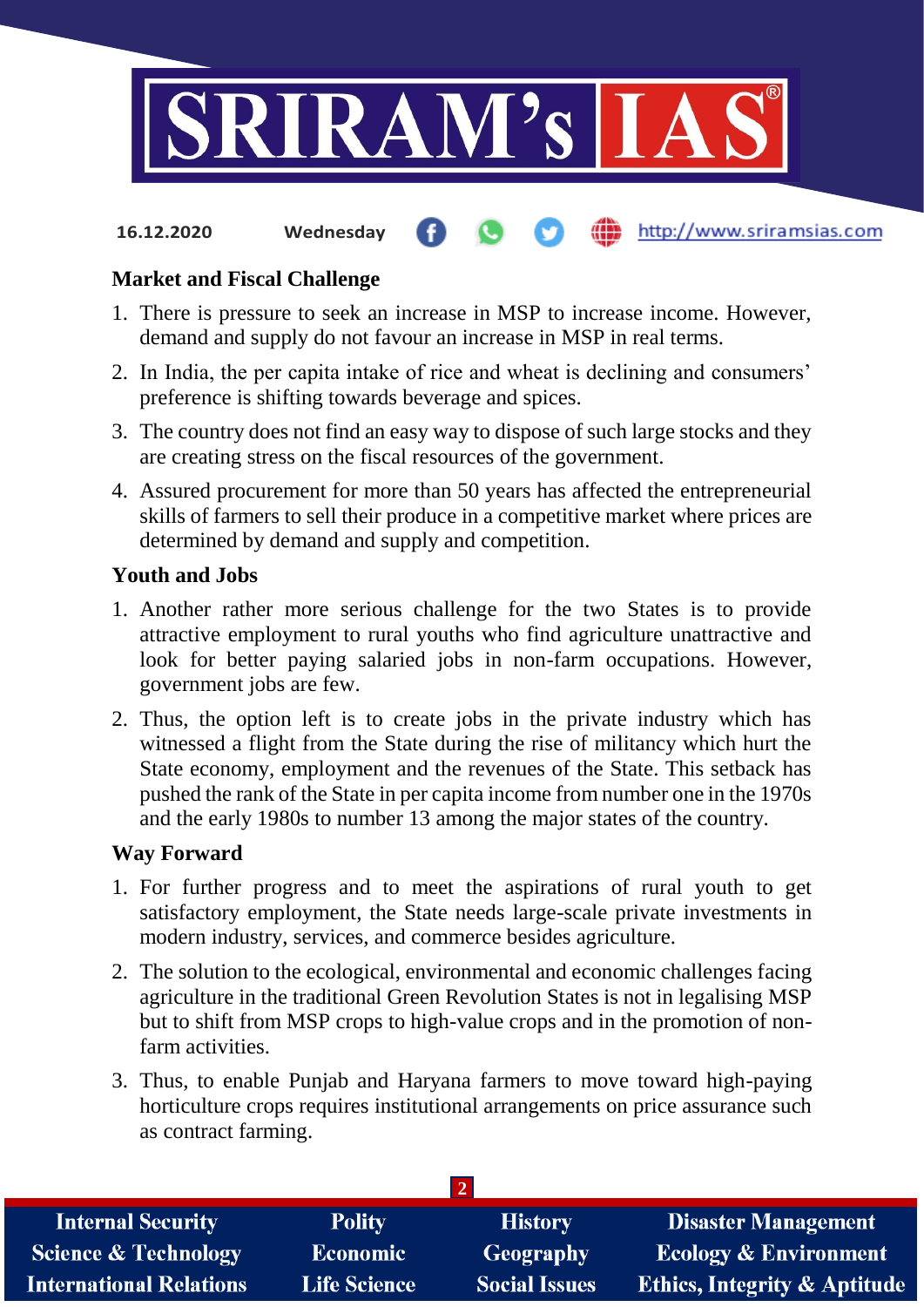

4. Farmers' groups and farmer producer organisations can play a significant role in the direct marketing of their produce.

http://www.sriramsias.com

- 5. Both Punjab and Haryana need to promote economic activities with strong links with agriculture tailored to State specificities.
- 6. Some options for this are the promotion of food processing in formal and informal sectors; a big push to post-harvest value addition and modern value chains; a network of agro- and agri-input industries; high-tech agriculture; and a direct link of production and producers to consumers and consumers without involving intermediaries.

#### **Conclusion:**

**16.12.2020 Wednesday**

The traditional Green Revolution States of Punjab and Haryana would need to shed "business as usual" approach and embrace an innovative development strategy in agriculture and non-agriculture to secure and improve the future of farming and rural youth.

## **From a digital India to a digital Bharat**

#### **Opening statement**

The PM-WANI fits within the framework of an evolving decentralised concept to bridge the e-divide. Essentially, this would mean the ability to connect to a Wi-Fi broadband connection almost anywhere. This can help to bridge the increasing digital divide in India.

## **PM WANI**

The Prime Minister's Wi-Fi Access Network Interface (PM WANI) provides for public Wi-Fi Networks by Public Data Offices (PDOs) to accelerate the proliferation of broadband Internet services through the Public Wi-Fi network in the country.

## **Potential and Deficit**

- 1. Recently, the NITI Aayog said that India can create \$1 trillion of economic value using digital technology by 2025.
- 2. However, as per the latest Telecom Regulatory Authority of India (TRAI) data, about 54% of India's population has access to the Internet.

| <b>Internal Security</b>        | <b>Polity</b>       | <b>History</b>       | <b>Disaster Management</b>              |  |
|---------------------------------|---------------------|----------------------|-----------------------------------------|--|
| <b>Science &amp; Technology</b> | <b>Economic</b>     | Geography            | <b>Ecology &amp; Environment</b>        |  |
| <b>International Relations</b>  | <b>Life Science</b> | <b>Social Issues</b> | <b>Ethics, Integrity &amp; Aptitude</b> |  |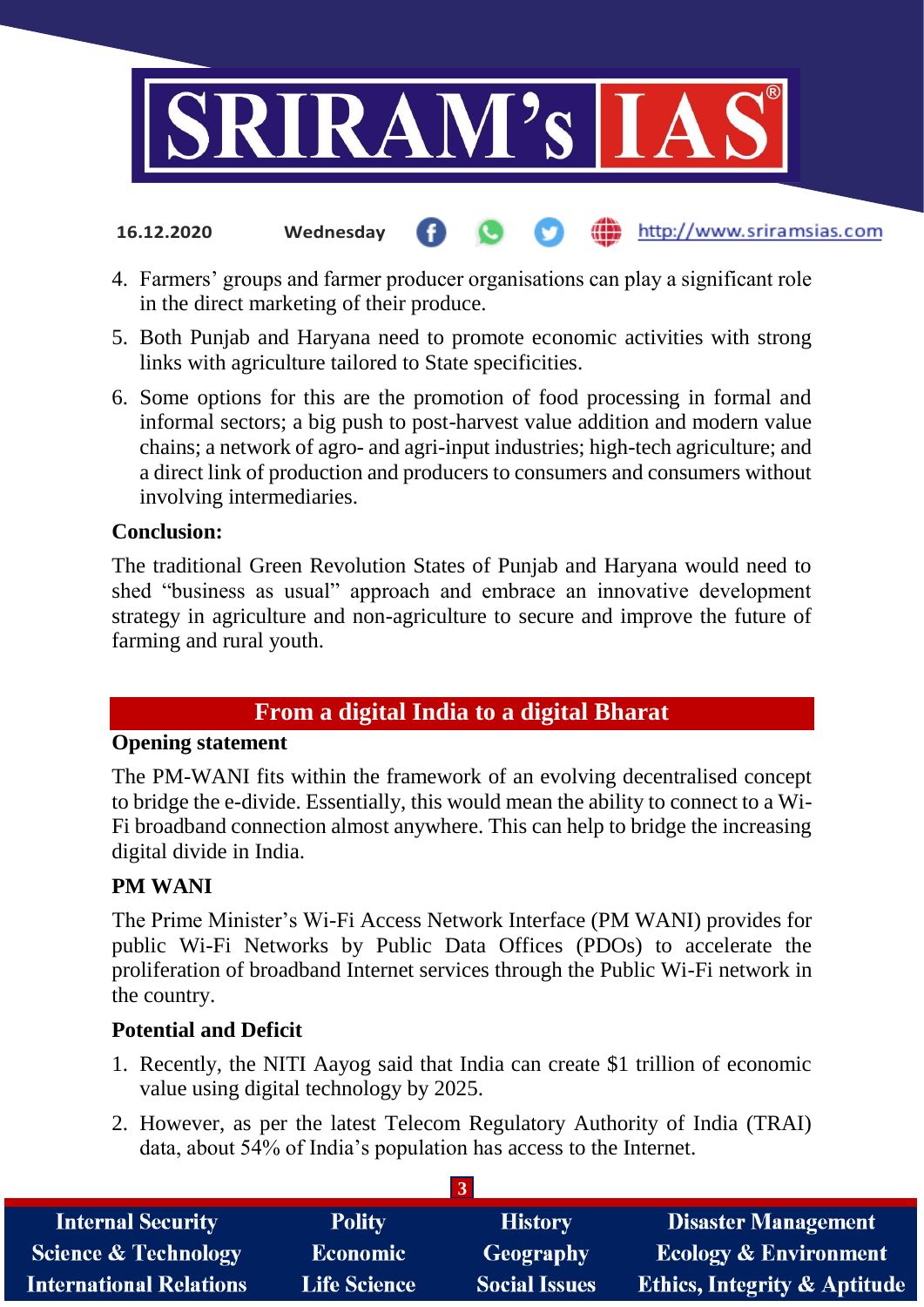

**16.12.2020 Wednesday**

# http://www.sriramsias.com

- 3. The 75th round of the National Statistical Organisation survey shows that only 20% of the population has the ability to use the Internet.
- 4. The India Internet 2019 report shows that rural India has half the Internet penetration as urban, and twice as many users who access the Internet less than once a week.

# **Advantage PM WANI**

# **Last-mile delivery**

- 1. The focus is on last-mile delivery is much needed
- 2. This will also help to reduce the pressure on the mobile Internet in India.
- 3. As per the India Internet report, it shows that 99% of all users in India access the Internet on mobile, and about 88% are connected on the 4G network. This leads to a situation where everyone is connected to a limited network, which is getting overloaded and resulting in bad speed and quality of Internet access.

# **The Ecosystem**

- 1. The PDO can be anyone, and it is clear that along with Internet infrastructure, the government also sees this as a way to generate revenue for individuals and small shopkeepers.
- 2. It is important to note that PDOs will not require registration of any kind, thus easing the regulatory burden on them.
- 3. Next, is the PDOA, who is basically the aggregator who will buy bandwidth from the Internet service provider (ISPs) and telecom companies and sell it to PDOs.
- 4. Finally, you have the app provider, who will create an app through which users can access and discover the Wi-Fi access points.
- 5. So through PDO, PDOA and app providers a lot of entrepreneurial activity, employment will be created, giving additional income sources to millions.

# **Two pillars of public Wi-Fi**

1. The first is interoperability, where the user will be required to log in only once and stay connected across access points.

| <b>Internal Security</b>        | <b>Polity</b>       | <b>History</b>       | <b>Disaster Management</b>              |  |
|---------------------------------|---------------------|----------------------|-----------------------------------------|--|
| <b>Science &amp; Technology</b> | Economic            | <b>Geography</b>     | <b>Ecology &amp; Environment</b>        |  |
| <b>International Relations</b>  | <b>Life Science</b> | <b>Social Issues</b> | <b>Ethics, Integrity &amp; Aptitude</b> |  |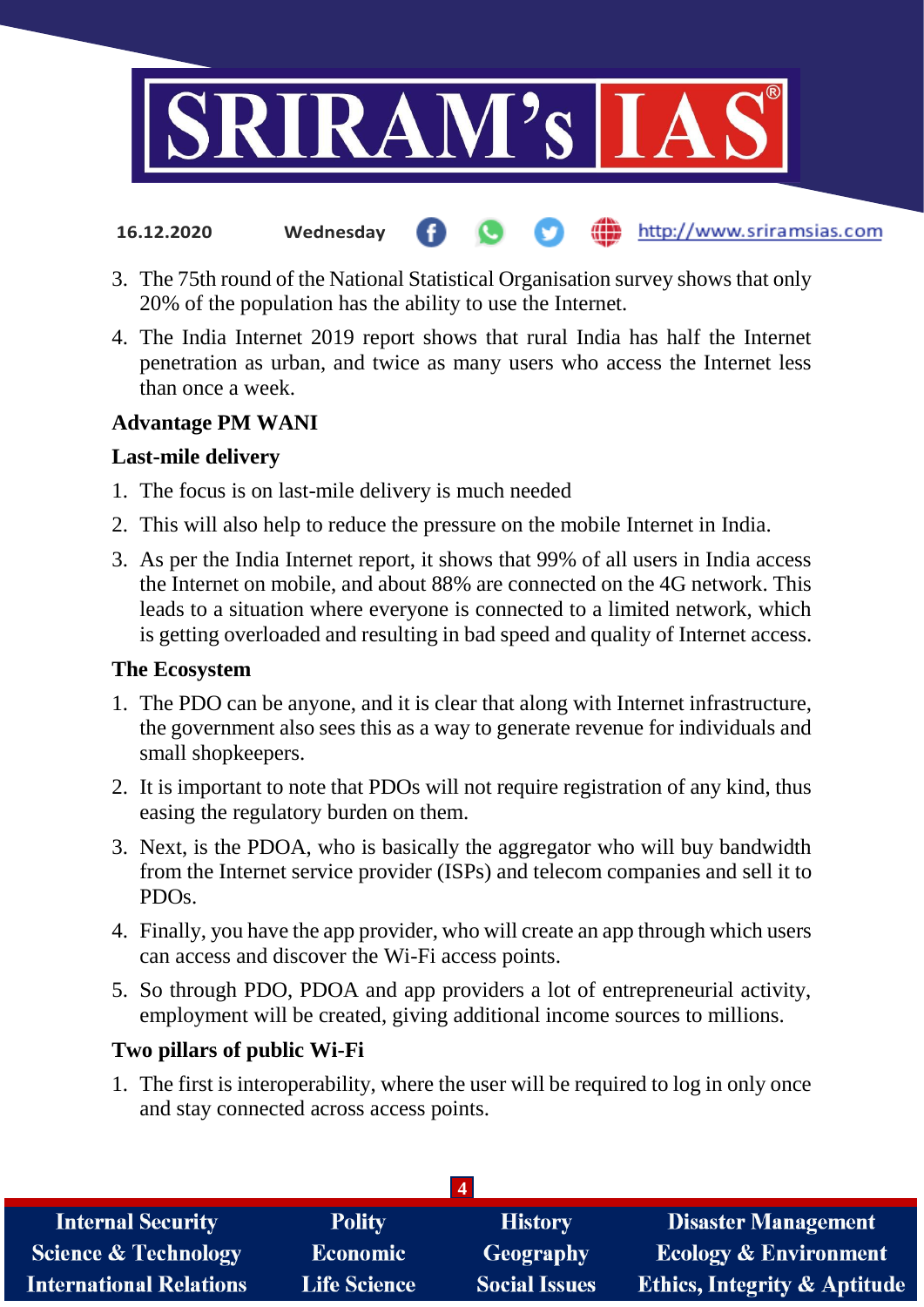

- http://www.sriramsias.com **16.12.2020 Wednesday**
- 2. The second is multiple payment options, allowing the user to pay both online and offline. The report also talks about how products should start from low denominations, starting with ₹2.

## **Aiding rural connectivity**

- 1. The PM-WANI has the potential to change the fortunes of Bharat Net as well. Bharat Net envisions broadband connectivity in all villages in India.
- 2. The project has missed multiple deadlines, and even where the infrastructure has been created, usage data is not enough to incentivise ISPs to use Bharat Net infra to provide services. One of the reasons for the lack of demand is the deficit in digital literacy in India.
- 3. The other reason is simply the lack of last-mile availability of the Internet.

## **Security, privacy issues**

- 1. There are some concerns, mainly with respect to security and privacy. A largescale study conducted at public Wi-Fi spots in 15 airports across the United States, Germany, Australia, and India discovered that two-thirds of users leak private information whilst accessing the Internet.
- 2. Further, the TRAI report recommends that 'community interest' data be stored locally, raising questions about data protection in a scenario where the country currently does not have a data protection law in place.
- 3. These are, however, problems of regulation, state capacity and awareness and do not directly affect the framework for this scheme.

## **Conclusion:**

With the PM-WANI, the state is expanding the reach of digital transformation to those who have been excluded till now. It is a game-changer because it has the potential to move Digital India to Digital Bharat.

## **Mains:**

1. Bharat Net failures and the possibility of resurrection through PM WANI.

| <b>Internal Security</b>        | <b>Polity</b>       | <b>History</b>       | <b>Disaster Management</b>              |  |  |
|---------------------------------|---------------------|----------------------|-----------------------------------------|--|--|
| <b>Science &amp; Technology</b> | <b>Economic</b>     | Geography            | <b>Ecology &amp; Environment</b>        |  |  |
| <b>International Relations</b>  | <b>Life Science</b> | <b>Social Issues</b> | <b>Ethics, Integrity &amp; Aptitude</b> |  |  |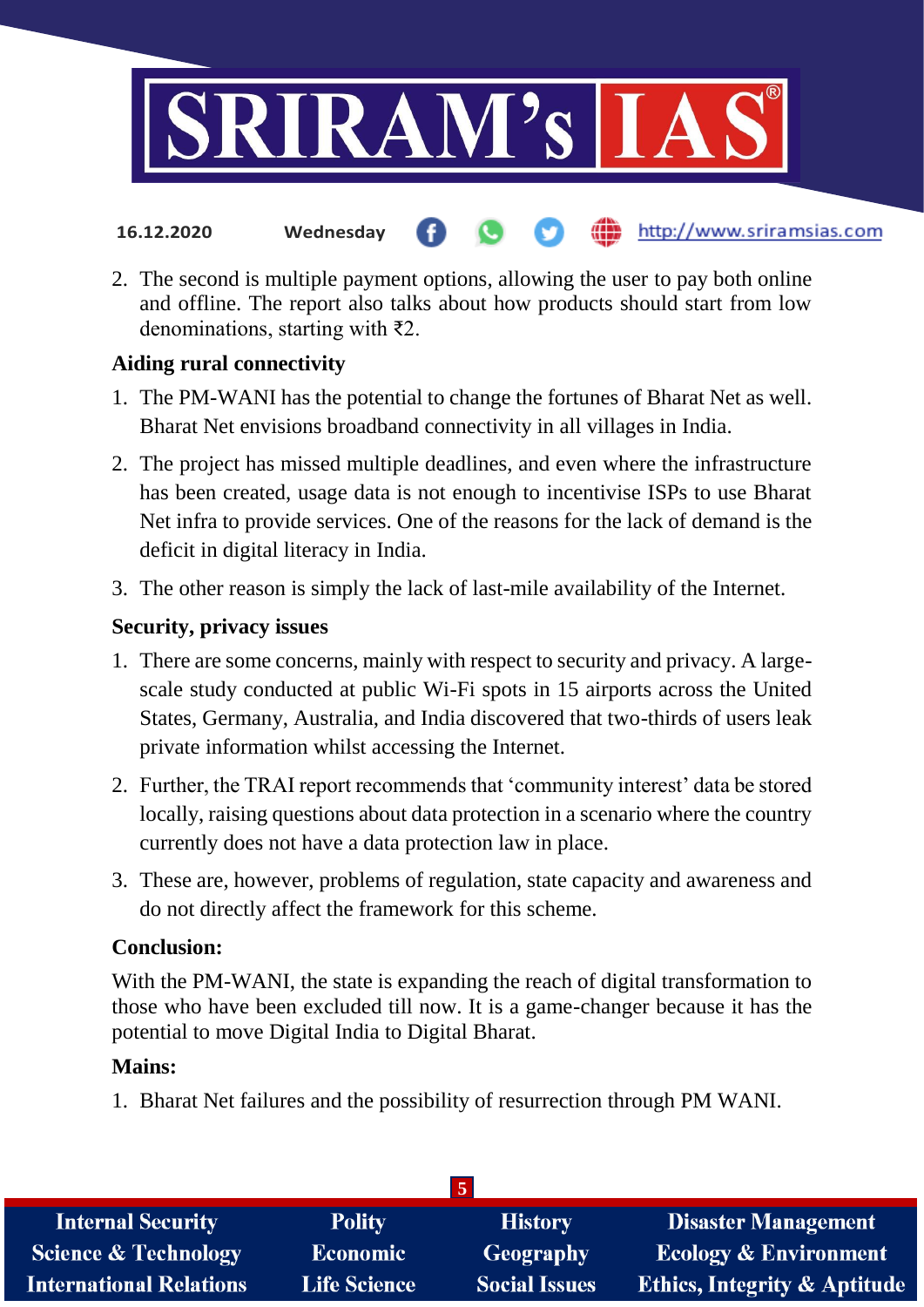

**16.12.2020 Wednesday**

http://www.sriramsias.com

# **Vaccine drive**

**Crux:** Assurances of safety, efficacy and long-term follow-up are essential

#### **Vaccination program:**

- 1. With a definitive cure not yet available for COVID-19, vaccines present the world with the best strategy to slow the virus down in its tracks along with a measure of vested herd immunity.
- 2. India has announced its plan and proposed line-up for COVID-19 vaccination, the government has denied COVID vaccination for all in the country.
- 3. As per the government's strategy, the vaccination is to be given first to healthcare workers and then to people over the age of 50, with those over 60 given priority, based on the situation. This will amount to about 30 crore people.
- 4. The voters' list for the Lok Sabha and Assembly election polls has been set as the verifying document for the process.
- 5. A new digital platform, Co-WIN, will be used for COVID-19 vaccination delivery, and about 1.54 lakh Auxiliary Nurse Midwives working on Universal Immunisation Programmes will be roped in as vaccinators. Cold chain systems are to be strengthened across the country to deliver multiple doses.

## **Concerns:**

- 1. As governments beef up the vaccination drive, they need to clear the fog on vaccine safety and efficacy among the people.
- 2. Vaccine hesitancy is a reality and the only way to counter that is to be open and honest about adverse effects and post-vaccination sequelae if any, and make available relevant information in the public realm.
- 3. In addition, in this case, long-term follow up of all who receive the vaccine is absolutely essential. For, therein lies the assurance that everyone in the global line list is waiting for.

# **Mild moderation**

Retail inflation as measured by the Consumer Price Index (CPI) is estimated to have moderated in November to a provisional 6.93%, from the previous month's 7.61%, official data released on Monday showed.

| <b>Internal Security</b>        | <b>Polity</b>       | <b>History</b>       | <b>Disaster Management</b>              |  |
|---------------------------------|---------------------|----------------------|-----------------------------------------|--|
| <b>Science &amp; Technology</b> | <b>Economic</b>     | Geography            | <b>Ecology &amp; Environment</b>        |  |
| <b>International Relations</b>  | <b>Life Science</b> | <b>Social Issues</b> | <b>Ethics, Integrity &amp; Aptitude</b> |  |
|                                 |                     |                      |                                         |  |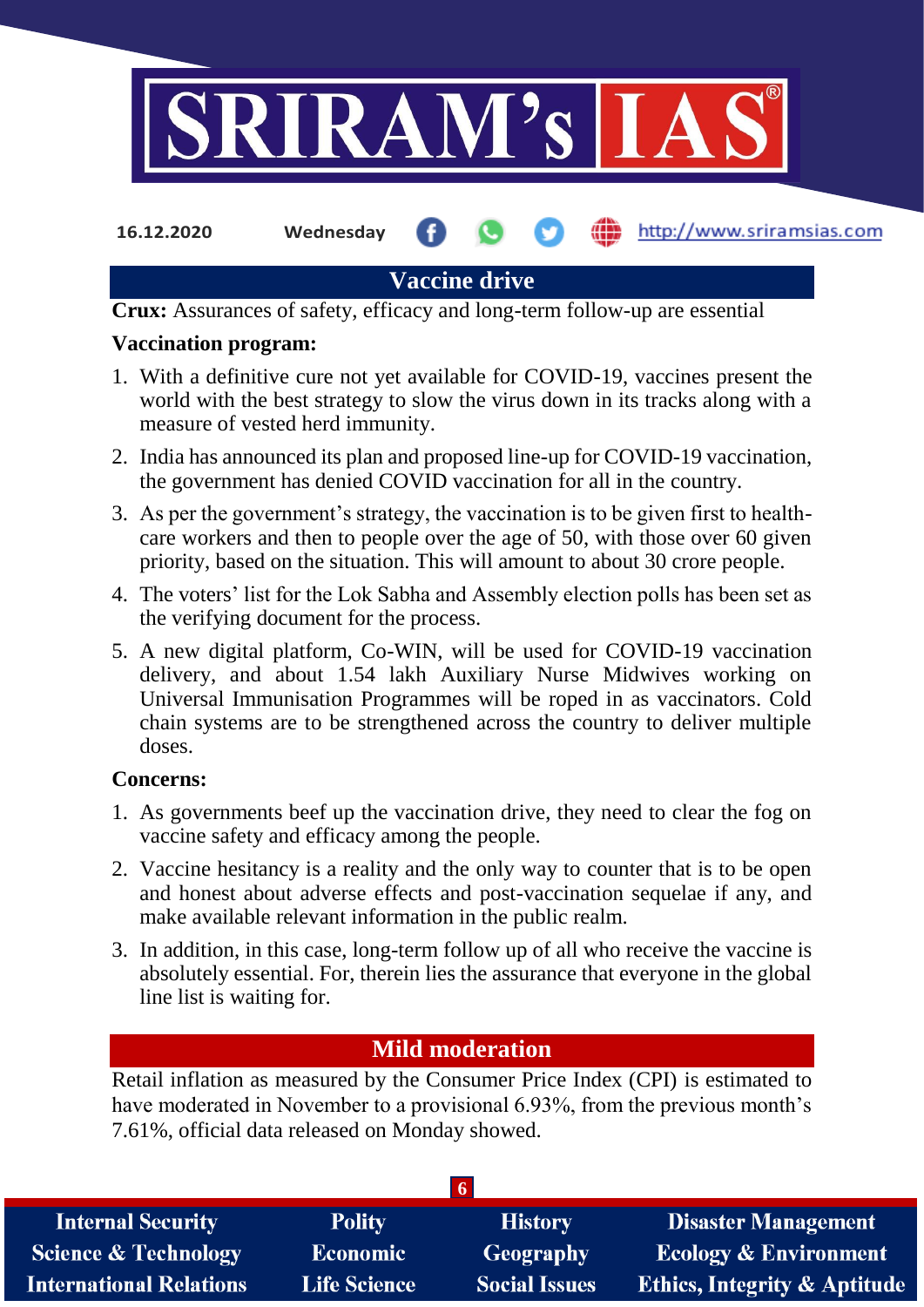

http://www.sriramsias.com **16.12.2020 Wednesday**

#### **Food and beverages:**

- 1. On the face of it, the moderation in price gains ought to be welcome news. A closer look shows easing in the headline level of inflation has been helped largely by the food and beverages basket, which with a weight of almost 46 is the single biggest index constituent and driver of retail inflation.
- 2. Of the basket of 12 items in food and beverages, inflation still remained in the double digits in the case of six, excluding vegetables.
- 3. Key protein sources including pulses, eggs and meat and fish continued to register worryingly high levels of inflation that surely cannot bode well for the wider population's nutritional well-being.

#### **Inflation and economic recovery**

- 1. Disconcertingly, inflation in the key transport and communication category that includes petrol and diesel is still high. High transportation costs may drive food inflation in the coming months.
- 2. With more households expecting general prices to rise over the 'next three months' and 'one year ahead' horizons policymakers must guard against easing vigilance on prices while considering growth-supportive measures.
- 3. Price stability must remain the monetary authority's primary target: unchecked inflation poses manifold risks to the nascent economic recovery.

## **Learn Through Graphics: CPI calculating agencies**

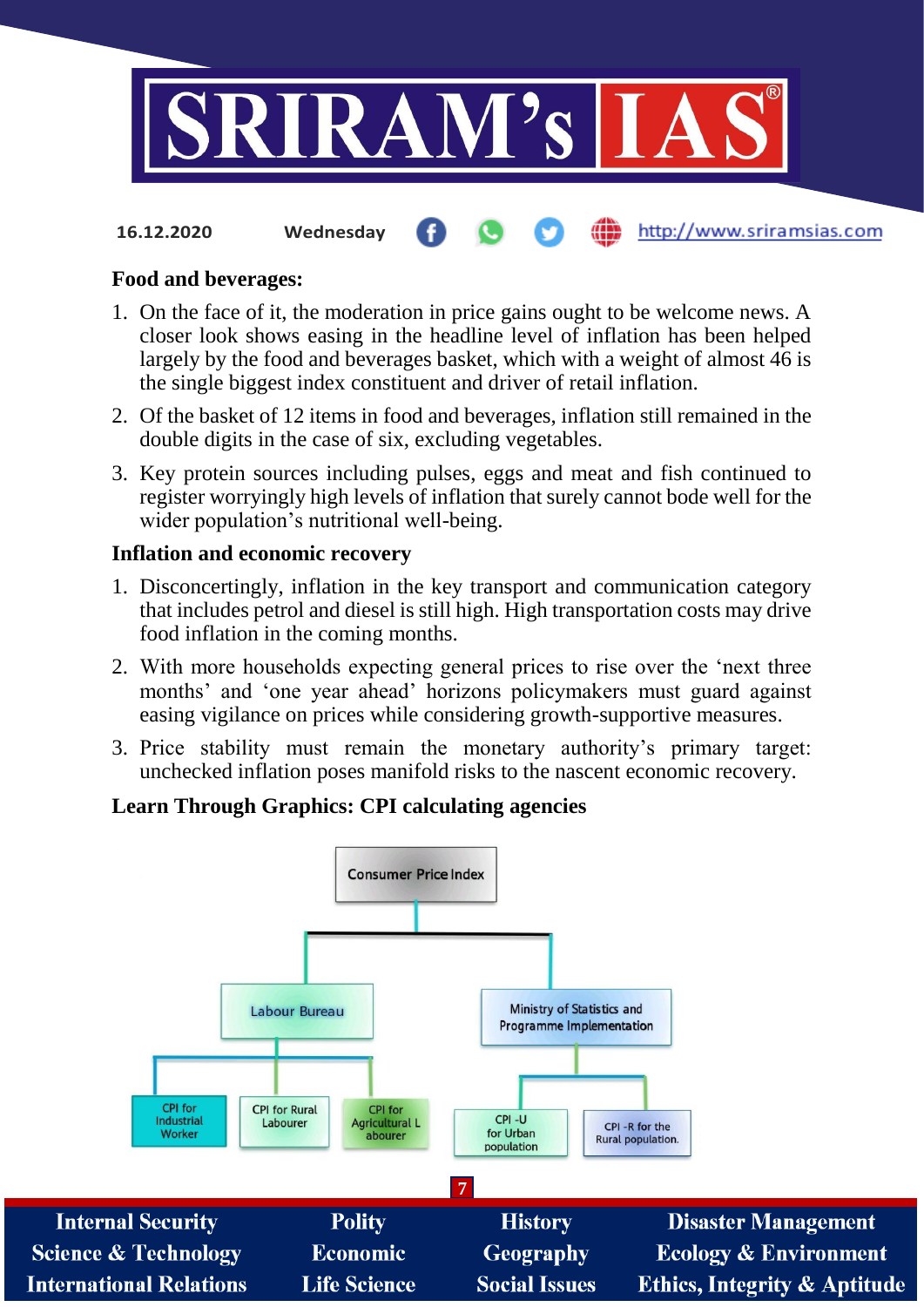

http://www.sriramsias.com

**CPI and WPI Basket break up**

**16.12.2020 Wednesday**



# **Law and disorder**

**Crux:** As a result of the unrelenting focus on the highest court, the other inadequacies of the justice delivery system don't get as much public attention. A few important ones are dealt with below.

#### **Reason for poor access to justice:**

- 1. Low Spending on the judiciary: The average national spending on the judiciary in this period was 0.08% of the gross domestic product (GDP), said the report which was published by Tata Trusts,
- 2. The poor performance of the free legal aid regime
- 3. Poor judge-population ratio: The judge-population ratio provides one of the most important yardsticks to measure the health of the legal system. The U.S. has about 100 judges per million population. Canada has about 75 and the U.K. has about 50. India, on the other hand, has only 19 judges per million population.
- 4. Of these, at any given point, at least one-fourth is always vacant. Vacancies are much higher in the lower courts, the point of contact for the common man.
- 5. Government largest litigant crowding out others like tax-related litigation.

| <b>Internal Security</b>        | <b>Polity</b>       | <b>History</b>       | <b>Disaster Management</b>              |  |
|---------------------------------|---------------------|----------------------|-----------------------------------------|--|
| <b>Science &amp; Technology</b> | <b>Economic</b>     | <b>Geography</b>     | <b>Ecology &amp; Environment</b>        |  |
| <b>International Relations</b>  | <b>Life Science</b> | <b>Social Issues</b> | <b>Ethics, Integrity &amp; Aptitude</b> |  |